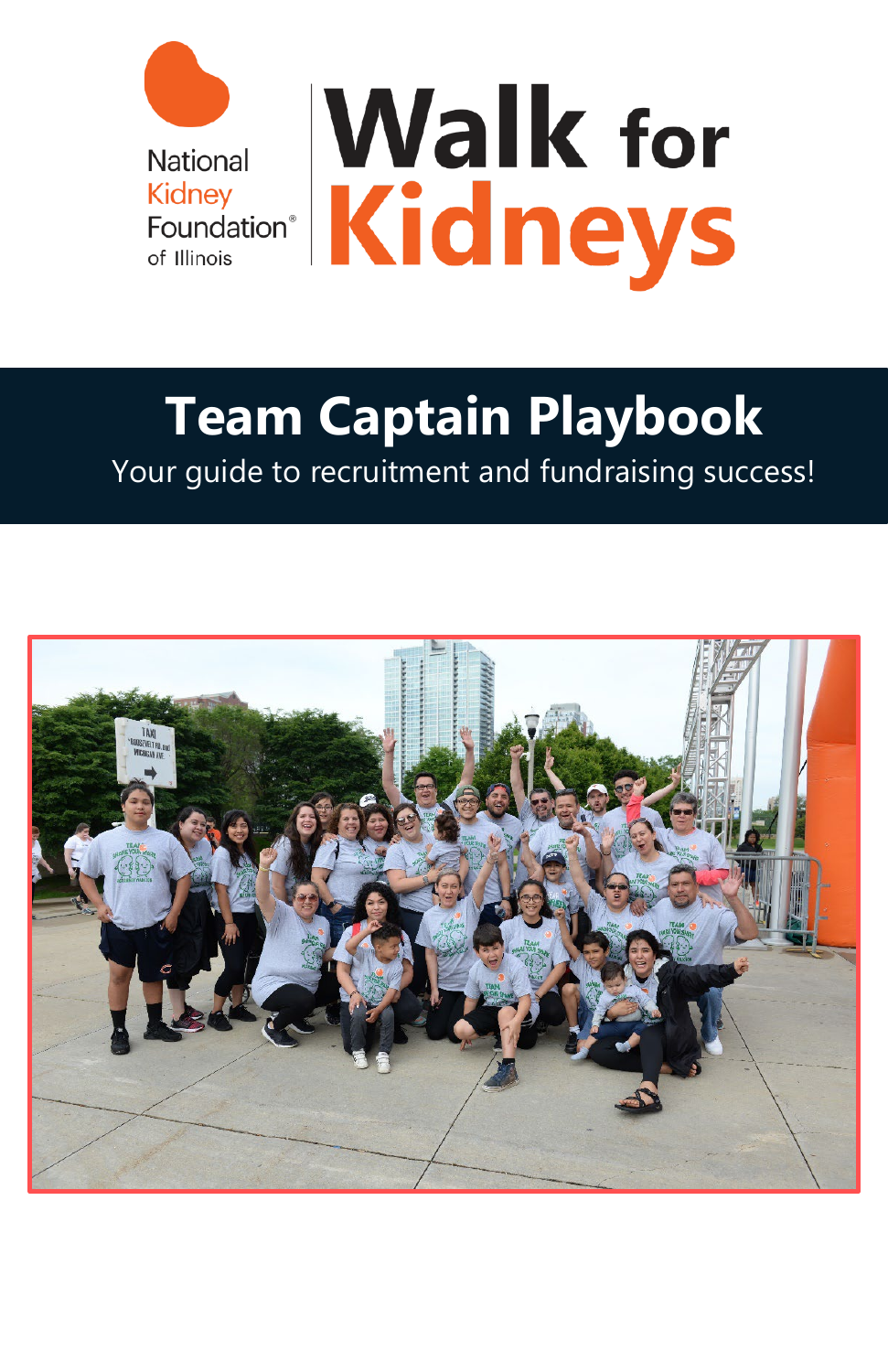### **Welcome to Walk for Kidneys!**

You have taken the first *lifesaving* step to help fight kidney disease and raise awareness about organ donation. We greatly appreciate your support in serving as a Team Captain for the National Kidney Foundation of Illinois' Walk for Kidneys, and are excited for you to join us this walk season!

This guide exists to walk you through the A-B-C's of being a Team Captain for Walk for Kidneys, including fundraising tips and tricks, information about the event itself, and a little background about the National Kidney Foundation of Illinois.

#### **Walk for Kidneys Staff:**

Allie Widmer at walk@nkfi.org or (312) 321–1500 ext. 252

#### **About the National Kidney Foundation of Illinois**

#### **Our Mission**

The National Kidney Foundation of Illinois improves the health and wellbeing of people at risk for or affected by kidney disease through prevention, education, and empowerment.

#### **Public Education & Health Screenings**

Our Community Health & Patient Education department provides crucial services and programs throughout the year to individuals affected by or at risk for kidney disease. Services offered range from community education events and awareness initiatives to one-on-one phone support.

As an advocate for prevention, we address the disease in its early stages by offering free comprehensive health screenings for kidney disease and its two leading causes: uncontrolled diabetes and high blood pressure. Our KidneyMobile® [screening program](http://www.nkfi.org/kidney-mobile/calendar) travels throughout Illinois, focusing on medically underserved communities and individuals considered most at risk.

#### **Professional Programs**

Hundreds of healthcare professionals in Illinois belong to our Professional Advisory Board and professional councils. These groups develop educational programs for their members and work with us to ensure patient education and programs are relevant, valuable, and impactful. Teaming up with healthcare providers allows us to share the latest information in kidney disease prevention and treatment.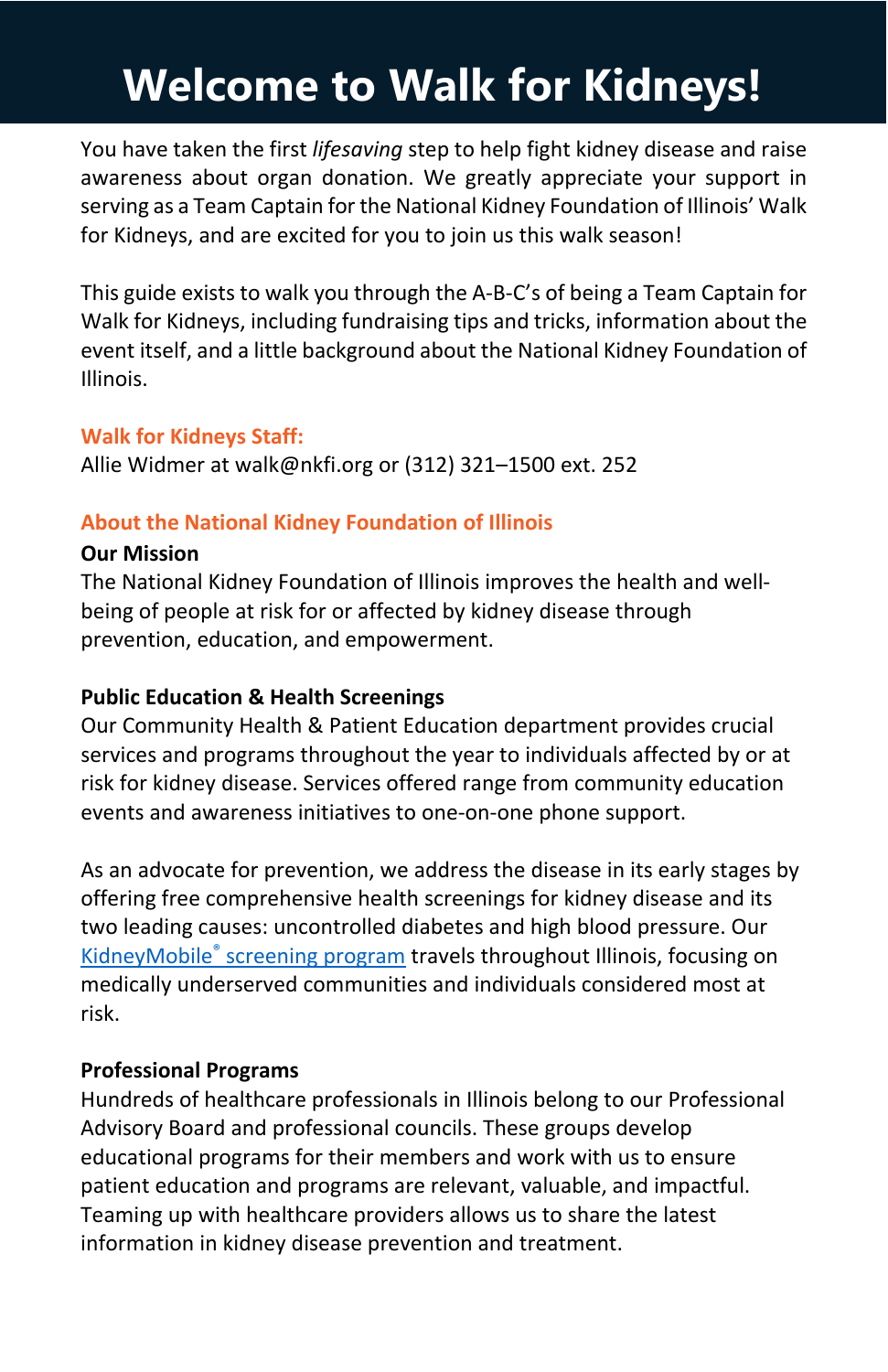## **Get Ready for Walk Day!**



**When:** Sunday, June 12, 2022 **Where:** Lincoln Harbor – Diversey Event Space **Time:** Walker Check-In: 9:00 am | Walk Step-Off: 10:30 am **Walk Distance:** 5K (3.1 miles)

#### **Frequently Asked Questions Q: How long is the walk?**

A: The Walk for Kidneys is a 5K so around 3.1 miles. There is plenty to do on the day of the event and not everyone is required to walk.

#### **Q: How many people can I have on my team?**

A: There is no minimum or maximum to the amount of people you can have on your team! Invite your family, friends, co-workers, and neighbors!

#### **Q: Can I turn in donations on the day of the walk?**

A: Yes, you can turn them in at Check-In. Walker Envelopes will be

## **Team Captain Checklist**

available at the Registration tent.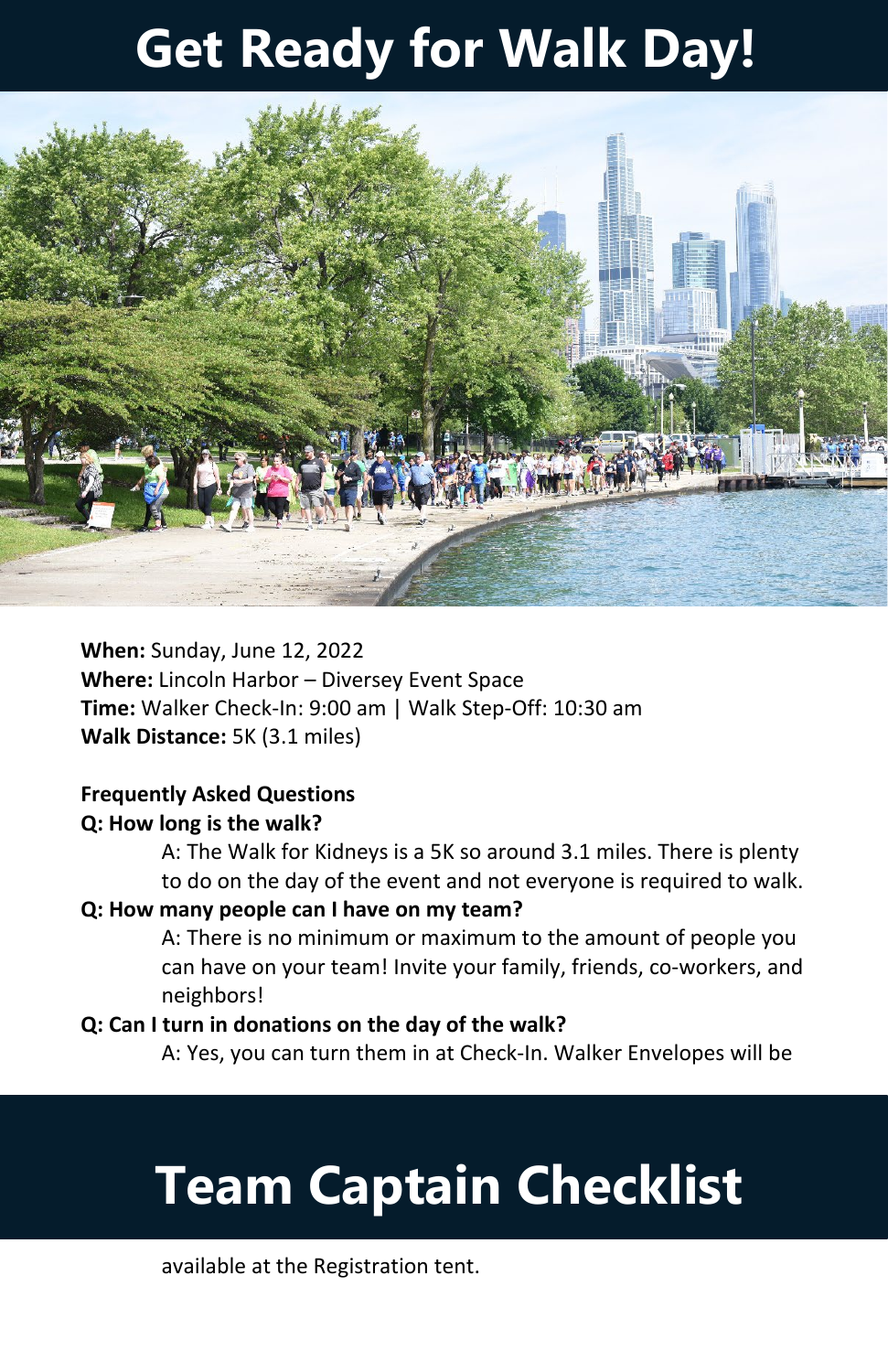☐**Customize** both your team and your personal fundraising pages by adding a photo, your fundraising goal, and your team's story.

☐**Use** social media, email, phone calls, letter writing, and in-person asks to recruit team members and fundraise for your team.

☐**Host** a fundraiser and ask all team members to invite their family, friends and coworkers. Work with a local restaurant or bar to host a night where a percentage of their proceeds benefit the National Kidney Foundation of Illinois.

☐**Ask** your supervisor or boss to sponsor your team, match your donations, or help rally a company team.

☐**Add** your fundraising webpage link to the signature line of your emails. Every time you send an email you will also be asking for support.

☐**Recruit** family members, friends, colleagues, and neighbors to join your team – the more, the merrier!

☐**Email** your co-workers and ask them to join your team or form their own team. Make sure to explain to them why Walk for Kidneys is such an important event to you. There are templates available when you login to your fundraising page.

☐**Involve** your company or employer. Does your company have a matching gift policy? Or, would they be willing to host a dress-down/jeans day for all employees in exchange for a donation to your team fundraising?

☐**Place** posters and brochures in your community in order to recruit more team members and raise awareness. Call the NKFI office to get some.

☐**Reach** out to team members regularly to answer questions and check on their progress.

#### **Have fun and encourage all your teammates to do the same!**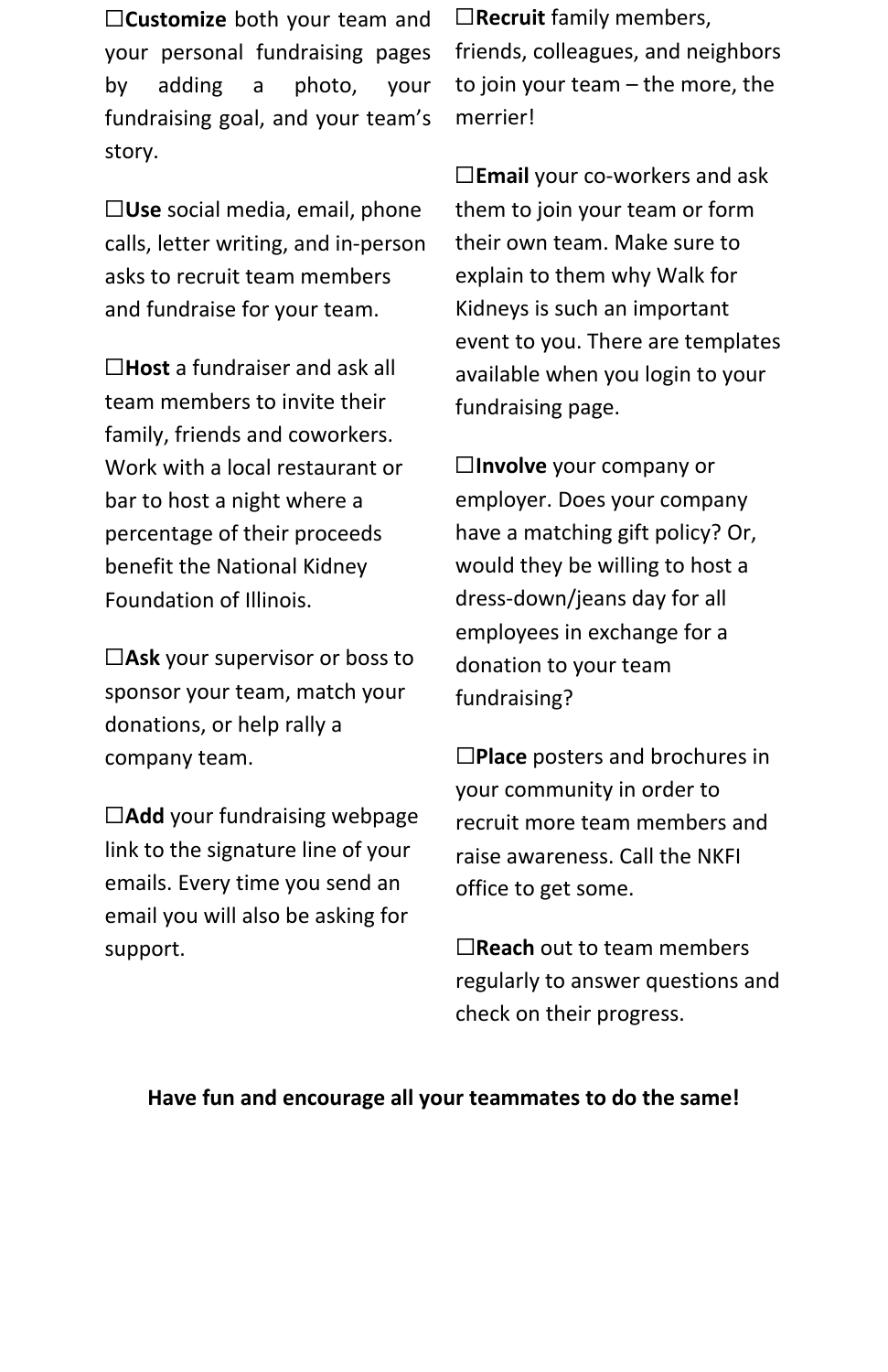# **Fundraising 101**

You are participating in Walk for Kidneys because kidney disease has touched your life. Your personal connection to the cause is your **best** fundraising tool. Take some time to think about your reason for walking, and use your story (or the story of a teammate) to fundraise through emails, letters, phone calls, and in-person conversations.

#### **Kick off your fundraising using the National Kidney Foundation of Illinois' Fundraising Tips:**

- 1. **Set a fundraising goal**: Set a goal and set it high! A fundraising goal encourages your donors to give the most they feel comfortable giving.
- 2. **Personalize your fundraising page:** Let the world know why you are participating in Walk for Kidneys, and why the cause is so important to you. Potential donors are much more likely to help you reach your goal if they understand the powerful reasons behind your decision to be a part of Walk for Kidneys.
- 3. **Explore your network – it is bigger than you think:** Make sure you are asking everyone you know for support, not just close friends and family. Think about all the people you interact with on a regular basis who might be willing to support your fundraising.
- 4. **Time your ask**: Make sure you give all of your potential donors a time frame in which to support you. With everyone's hectic schedules it can be easy to forget to make a donation. By giving potential donors a deadline (and following up), you make it easier for donors to remember to give to such an amazing cause.
- 5. **Ask, ask, ask:** Ask early and ask often for the support of your entire network. With 1 in 3 Americans at risk for kidney disease, and 1 in 9 Americans living with kidney disease, you will be surprised at how many people are connected to the cause and will be excited to help you reach your fundraising goal!
- 6. **Post on social media:** Data shows that people who fundraise online raise 3x more than people who don't. Post a status or email your friends! The participant center has tons of tools for you to use!